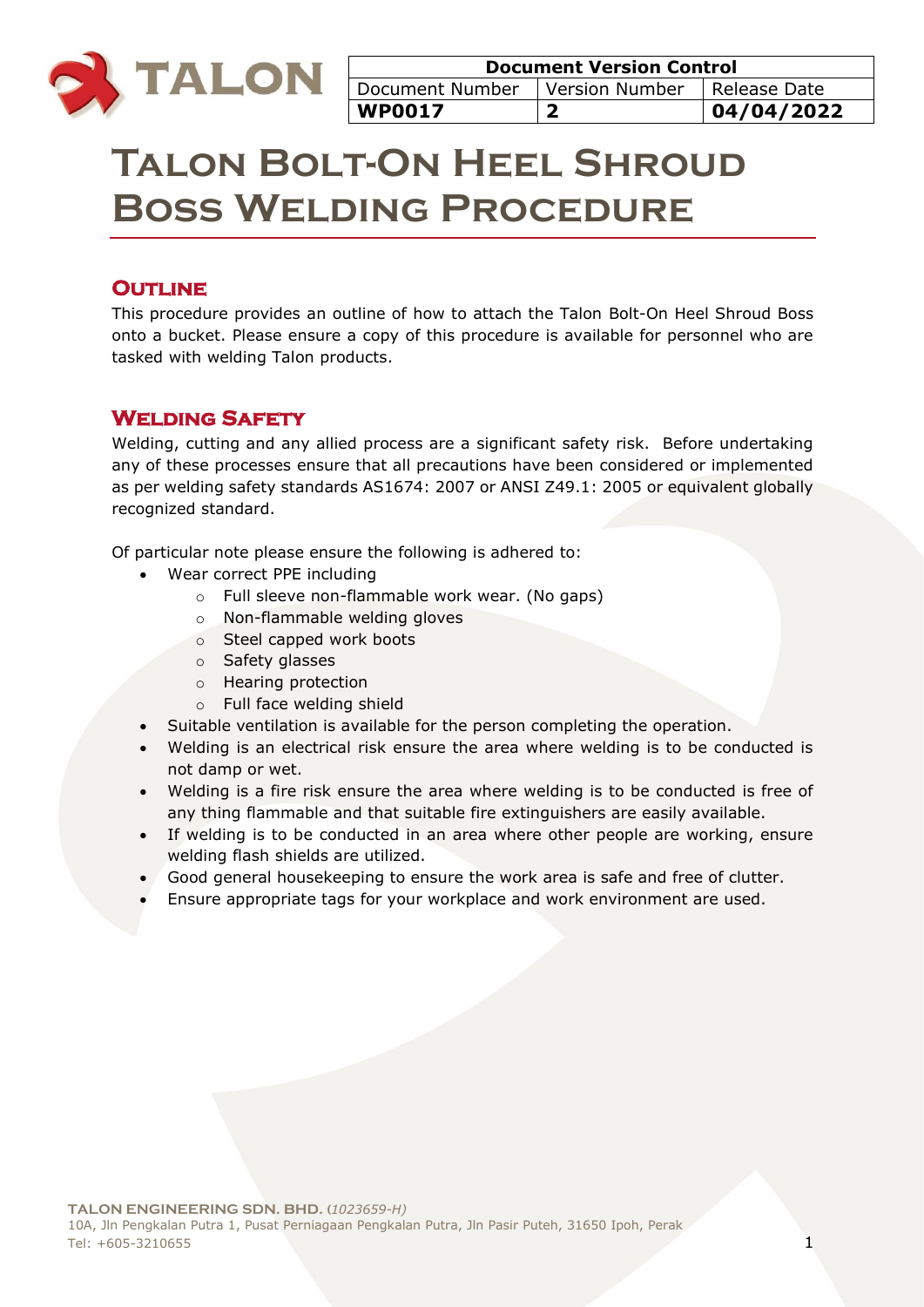

| <b>Document Version Control</b>                 |  |            |  |
|-------------------------------------------------|--|------------|--|
| Document Number   Version Number   Release Date |  |            |  |
| WP0017                                          |  | 04/04/2022 |  |

## **Welding Process and Preheat Notice**



Please ensure that you follow the Thermal Treatment (Preheat) procedure stated in this welding procedure. Preheat of the weld area prior to commencing welding will help ensure weld quality, reduce the occurrence of cracking and other problems that can result in costly rework. The weld area must be heated to 150°C, measured at least 100mm / 4" away from and either side of the weld joint and maintained between 150°C and 250°C throughout the welding process.

The warranty may be void on Talon Weld-On components if the specified process is not followed correctly.

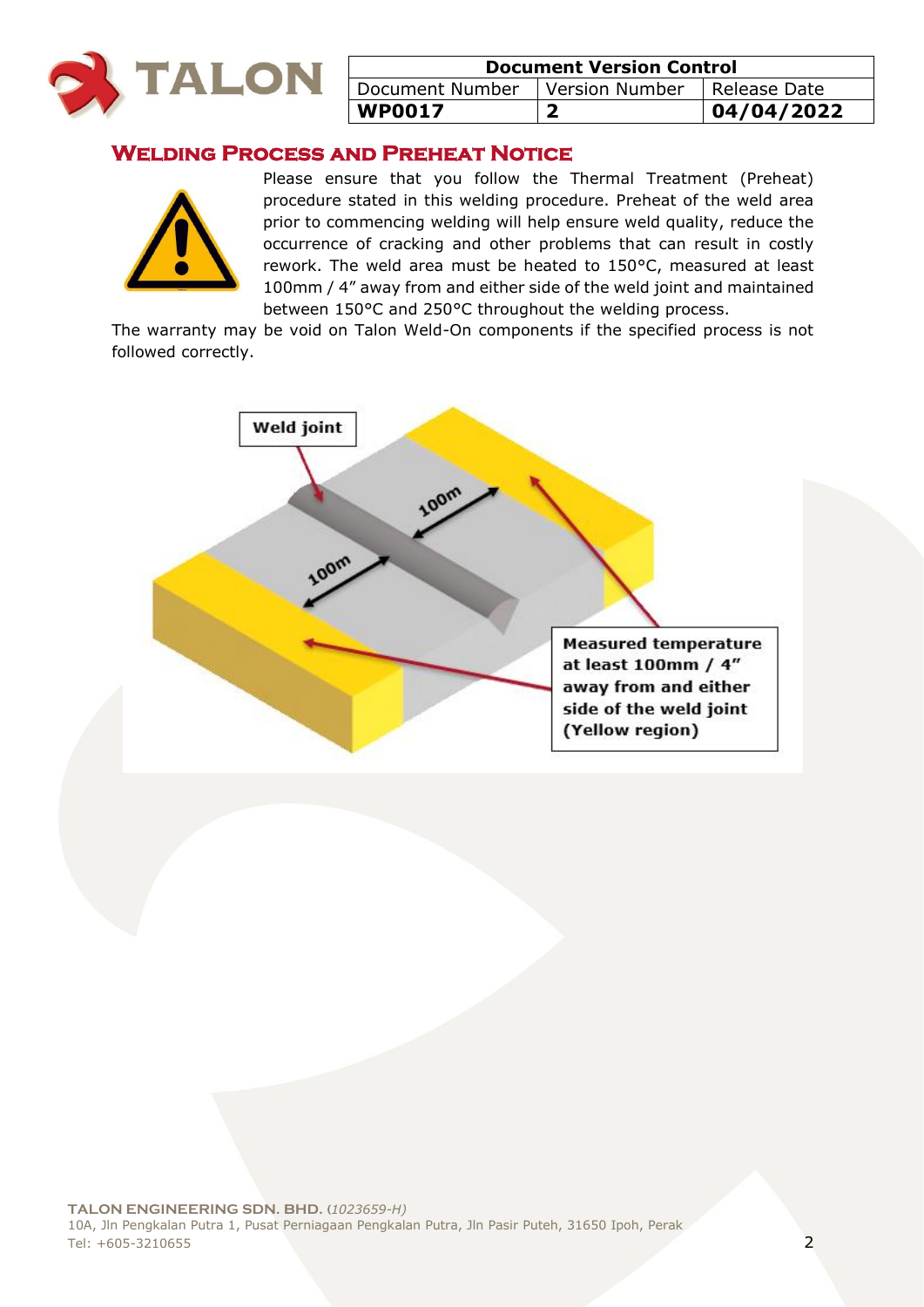

| <b>Document Version Control</b>                     |  |             |  |
|-----------------------------------------------------|--|-------------|--|
| Version Number<br>Document Number<br>  Release Date |  |             |  |
| <b>WP0017</b>                                       |  | 104/04/2022 |  |

# **Talon Welding Setup**

#### **Weld Preparation**

The surfaces to be welded must be good and free from scale, grease, paint, water, or any other contaminants. The heat from welding breaks down any hydrocarbons and moisture in the area and releases hydrogen. The hydrogen along with any remaining particulate matter can be absorbed in the weld and result in cracking, porosity, and inclusions.

Preparation of the weld surfaces may be achieved by sand blasting, shot blasting, grinding, sanding, air carbon arc gouging, or a combination of any these processes. Should the air carbon arc gouging process be used, finish the surface by grinding to remove all carbon slag. Following any of these preparation processes ensure any dust or particulate matter is removed from the weld area to prevent porosity and inclusions.

#### **Welding Process**

Welding may be completed by any of the following processes:

- Gas Metal Arc Welding (GMAW)
- Flux-cored Arc Welding (FCAW)

A combination of GMAW or FCAW can be utilised.

| <b>Process</b> | <b>AWS</b>                         | AS/NZS                      | <b>ISO</b> | <b>Shielding Gas</b>                                           | <b>Polarity</b> |
|----------------|------------------------------------|-----------------------------|------------|----------------------------------------------------------------|-----------------|
| <b>GMAW</b>    | <b>AWS A5.18</b><br><b>ER70S-4</b> | 2717.1:<br>ES4-GC/M-W503AH  |            | 100% CO <sub>2</sub><br>$Ar + 10 - 15\%$ CO2<br>Ar + 15-25%CO2 | $DC+$           |
| <b>GMAW</b>    | <b>AWS A5.18</b><br>ER70S-6        | 2717.1:<br>ES6-GC/M-W503AH  |            | 100% CO2<br>$Ar + 10 - 15\%$ CO2<br>$Ar + 15 - 25\%CO2$        | $DC+$           |
| <b>FCAW-G</b>  | <b>AWS A5.20</b><br>E71T-1 H8      | 17632-B: T49 2 T1 1 CAU H10 |            | 100% CO <sub>2</sub><br>Ar + 20-25%CO2                         | $DC+$           |
| <b>FCAW-G</b>  | <b>AWS A5.18</b><br>E70C-6M H4     | 17632-B: T49 4 T15 0 MAU H5 |            | lAr + 20-25%CO2                                                | $DC+/-$         |
| <b>FCAW-S</b>  | AWS A5.20<br>E70T-7                | 17632-B: T49 Z T7 0 NA      |            | N <sub>R</sub>                                                 | DC-             |
| <b>FCAW-S</b>  | AWS A5.20<br>E71T-8                | 17632-B: T49 3 T8-1NA-H15   |            | <b>NR</b>                                                      | DC-             |

The following table details **recommended** reference consumables:

#### **Electrical Parameters**

The person completing the weld should refer to the manufacturer's specifications to determine the optimal settings to complete the weld. Actual voltage, welding current and Electrode Stick Out (E.S.O.) used will depend on machine characteristics, plate thickness, run size, shielding gas and operator technique etc.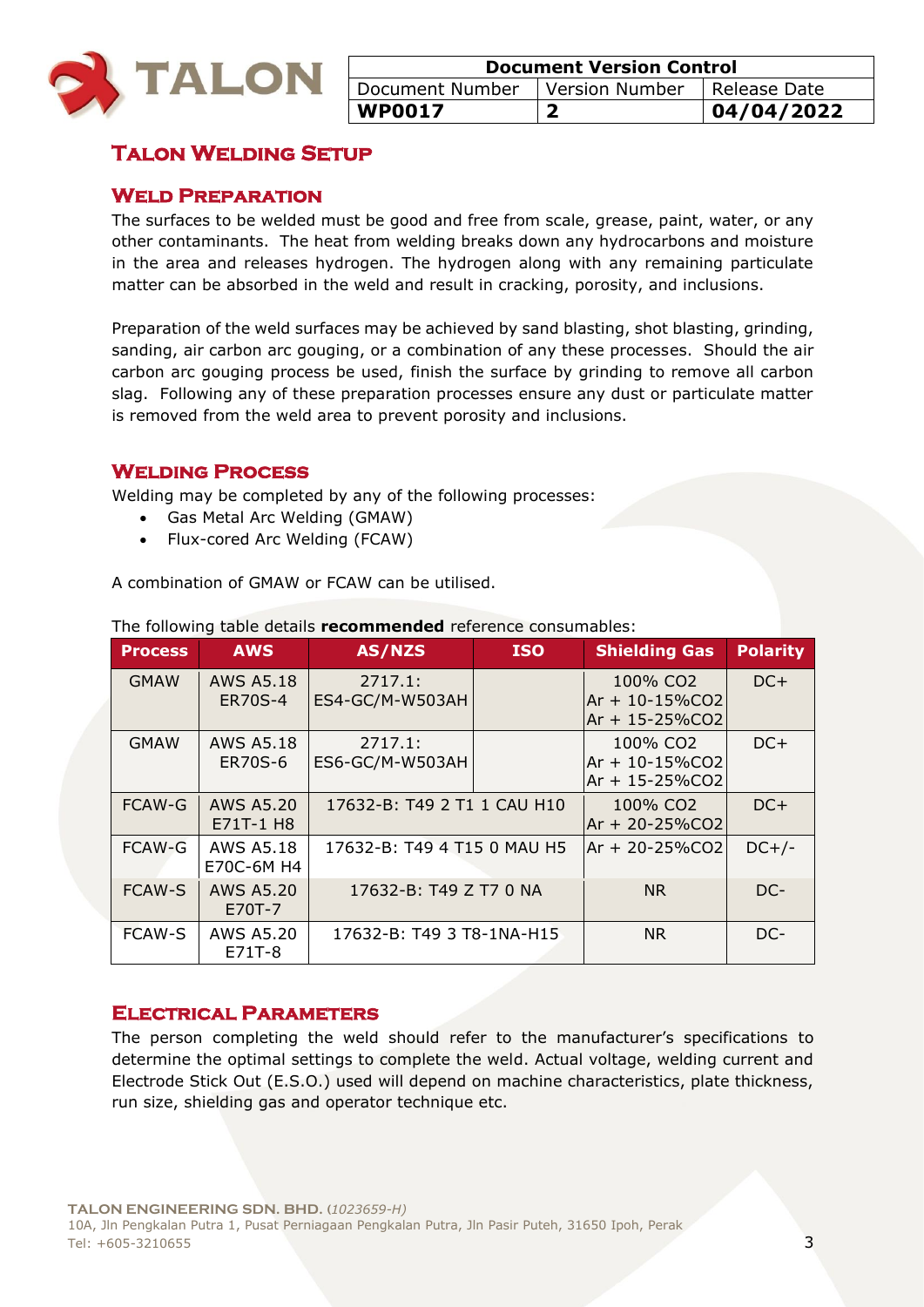

| <b>Document Version Control</b>                     |  |             |  |
|-----------------------------------------------------|--|-------------|--|
| Version Number<br>Document Number<br>I Release Date |  |             |  |
| <b>WP0017</b>                                       |  | 104/04/2022 |  |

#### **Welding Position**

Welding of Talon Bolt-On Heel Shroud Boss is recommended and shall be completed in the Flat 1F and Horizontal 2F position. The other positions can be welded but the process should be adjusted to suit the applicable weld wire and equipment to ensure good weld strength and integrity.



Deviation from the Flat or Horizontal position is permissible as shown in figure below as typically described in welding standard AWSD1.1, Structural Welding--Steel, Figure 4.2 "Positions of Fillet Welds".



The longitudinal axis of the weld may be inclined no more than 15° with respect to the horizontal plan. The centre of the weld face "C" must lie within the rotational limits of 80° to 280° as shown.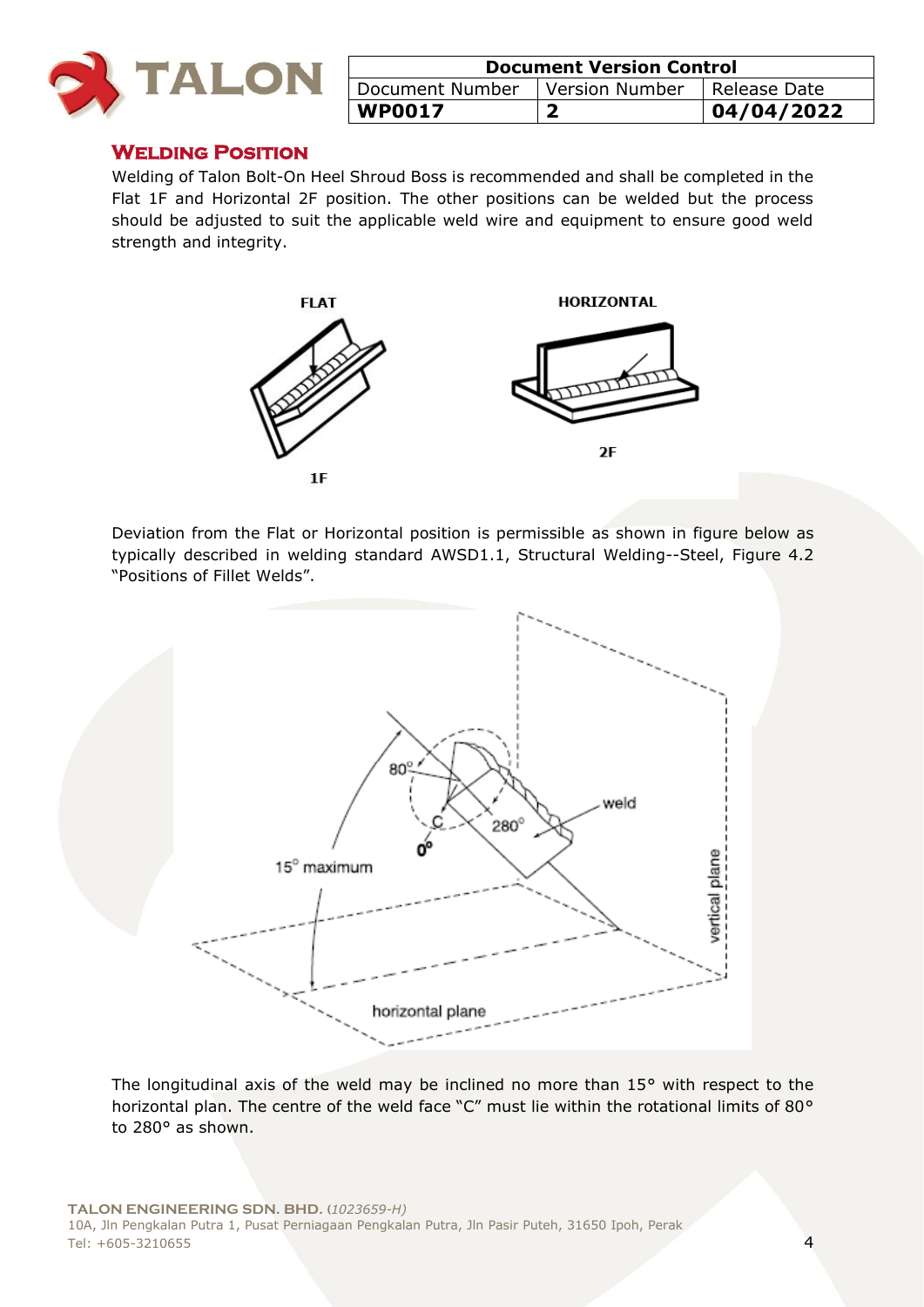

| <b>Document Version Control</b>                     |  |            |  |
|-----------------------------------------------------|--|------------|--|
| Version Number<br>Document Number<br>I Release Date |  |            |  |
| <b>WP0017</b>                                       |  | 04/04/2022 |  |

#### **Thermal Treatment**

It is important to preheat the work piece prior to commencing welding and ensure the components are maintained within the acceptable interpass temperature range during welding. Preheat is the heating of a work piece prior to being welded, flame cut, or air carbon arc gouged. Heat can be applied though several methods such as propane or butane gas flame burners or torches and magnetic induction.

As welding, flame cutting and air carbon arc gouging use a high temperature heat source to melt the base metal, a high temperature in a small localized area is created along with a large temperature differential to the rest of the work piece. This causes high stresses, hardened areas, deformation, and a very small area for hydrogen gases to be released from the steel. Preheat reduces the temperature differential and so lowers the risk of weld cracking, maximum hardness of the heat affected zone, lessens distortion, and releases hydrogen from the steel prior to welding.

Maintaining the correct interpass temperature is important to hold the reduced temperature differential gained from preheating and to ensure the work piece does not get too hot. Allowing the steel to become too hot will temper the steel and soften it, reducing its hard-wearing properties.

When preheating with burners and torches it is most effective to heat the work piece from below. This allows the heat to soak up though the body of the work piece. Using insulating heat blankets on the topside of the work piece will improve and speed up the process, allowing the dispersion and retention of the heat that has been input.

Temperature should be measured using an infrared thermometer or temperature indicating crayon at least 100mm / 4" away from and either side of the weld joint. Best practice is to measure the temperature on the top side as heat is applied to the bottom side, this will ensure a complete preheat though the thickness of the work piece. Prior to any welding, flame cutting and air carbon arc gouging on Talon components and steel bodies the following preheat and interpass temperatures must be reached and maintained.

| <b>Material</b>                                                                  | <b>Thickness</b>                         | <b>Min Preheat</b><br><b>Temp</b> | <b>Max Interpass</b><br><b>Temp</b> |
|----------------------------------------------------------------------------------|------------------------------------------|-----------------------------------|-------------------------------------|
| Talon GET Castings                                                               | <b>JAII Weld-on Castings</b>             | 150°C / 300°F                     | $ 260^{\circ}$ C / 500°F            |
| <b>ASTM A514 Steels</b>                                                          | Greater than 63mm / 2-1/2" 120°C / 250°F |                                   | $1260^{\circ}$ C / 500 $^{\circ}$ F |
| 400-450 BHN Abrasion Resistant Steel Greater than 63mm / $2-1/2$ " 150°C / 300°F |                                          |                                   | 260°C / 500°F                       |

**Notes:** 

- If the ambient humidity is high and or the temperature is below  $4^{\circ}$ C /  $40^{\circ}$ F, the tabulated thermal treatment temperature should be increased by 27°C / 80°F. At no time should any material type or thickness be welded when the temperature of the steel is at or below  $4^{\circ}C$  /  $40^{\circ}F$ . This includes tack or spot welds or any allied process. Preheat must be applied as specified.
- All material within 100mm / 4" of the weld zone must be within the specified temperature.
- Cool weld slowly, for a minimum of 8 hours, utilising thermal blankets. Do not allow drafts or cool ambient temperatures to cool the parts or assembly. Cool down rate should not exceed 55°C / 130°F, per hour.
- If the ambient temperature is at or below 4°C / 40°F the part must be covered with a thermal blanket to insure the cool down rate above. Alternatively, the entire part maybe post-heated to 150 - 200°C / 300 - 400°F for four hours and then maybe air cooled.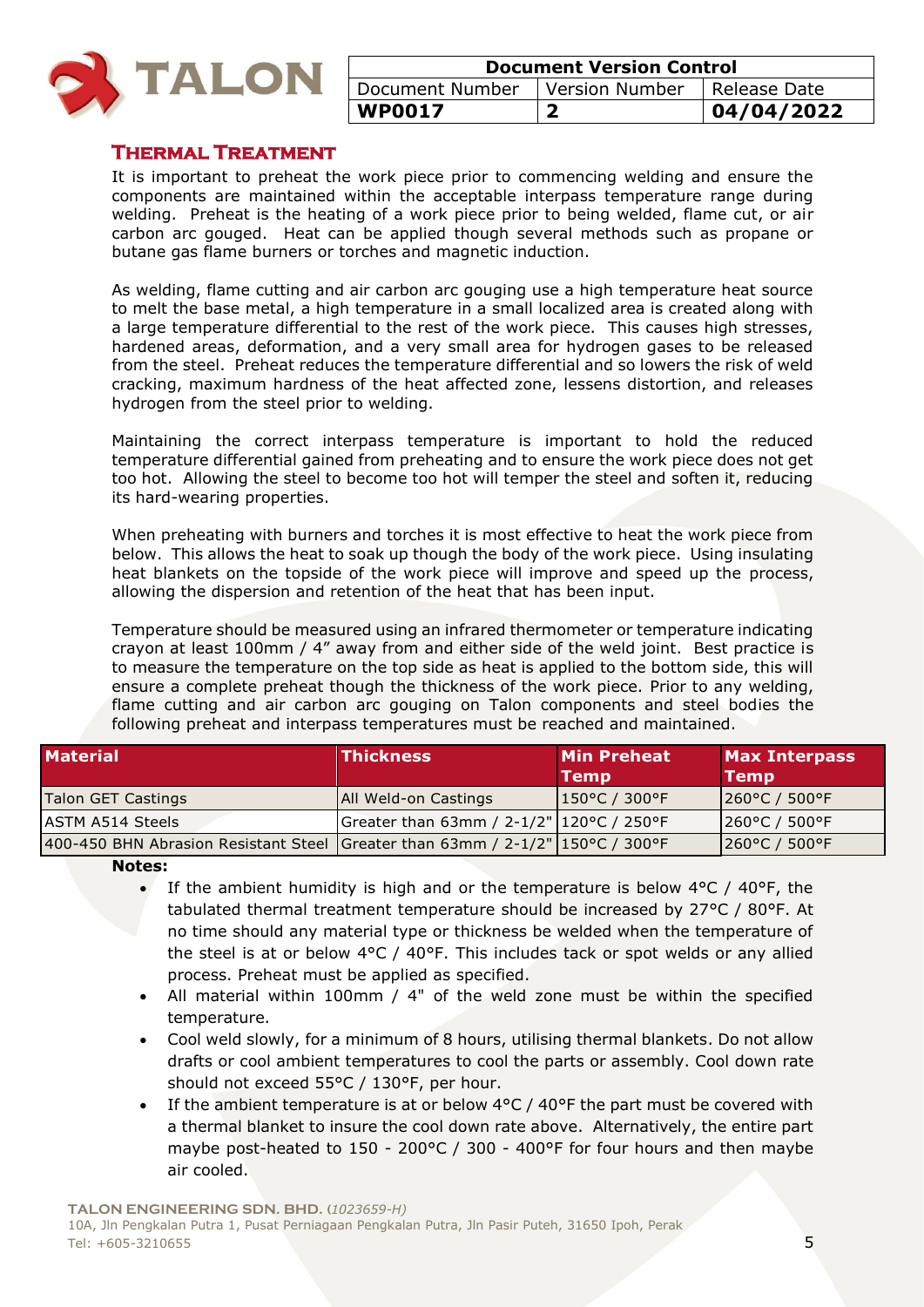

| <b>Document Version Control</b>                     |  |             |  |
|-----------------------------------------------------|--|-------------|--|
| Version Number<br>Document Number<br>I Release Date |  |             |  |
| WP0017                                              |  | 104/04/2022 |  |

## **Welding Procedure**

#### **Heel Shroud Arrangement**

Talon Bolt-On Heel Shrouds can be placed along the bucket heel in the desired locations to suit your bucket size and configuration. Talon Heel Shrouds should be evenly distributed along the bucket heel. It is optional to place a Talon Heel Shroud Boss at the top of the bucket main side wall (indicated as number 1) in the figure below.

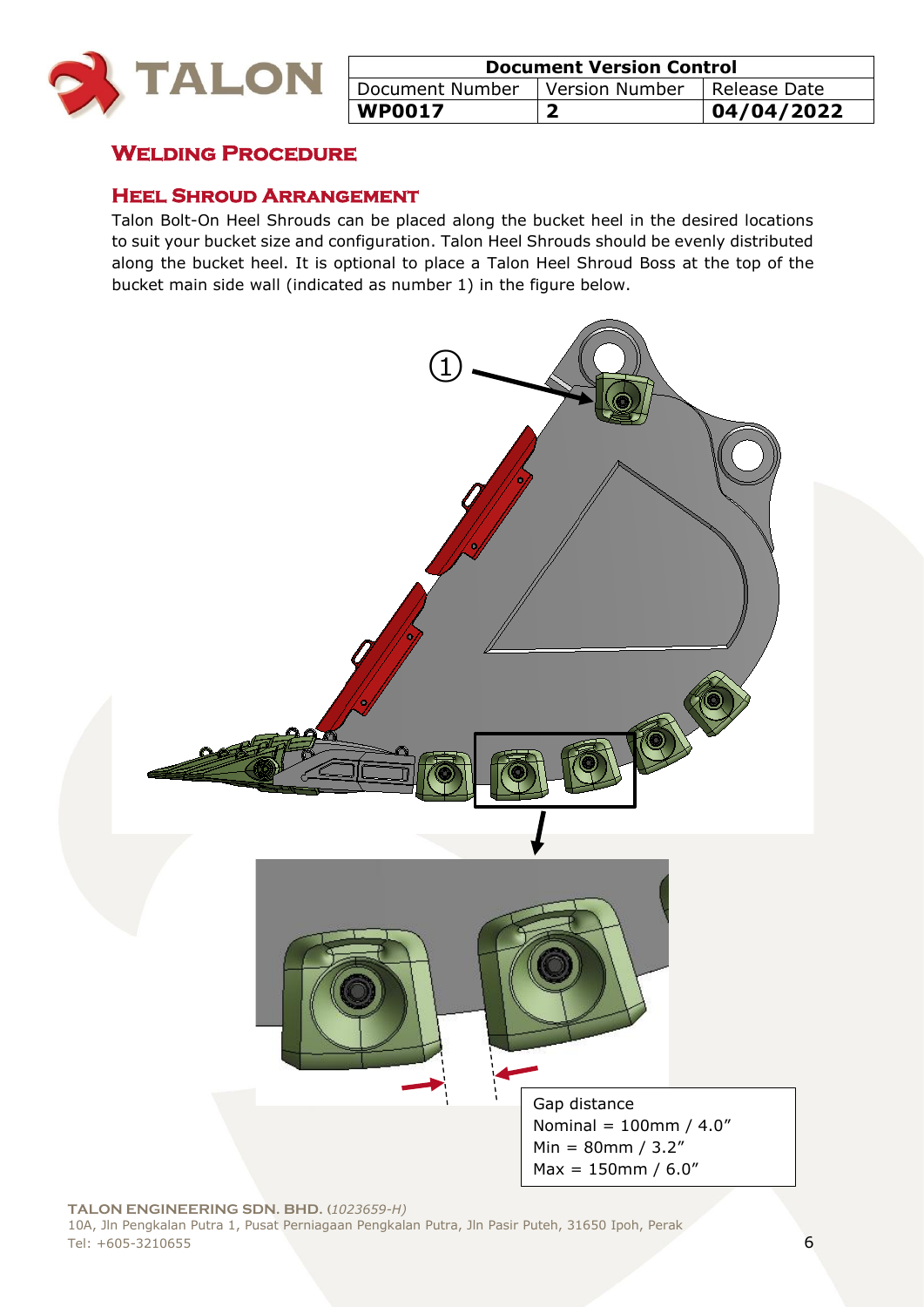

| <b>Document Version Control</b>                  |  |            |
|--------------------------------------------------|--|------------|
| Version Number   Release Date<br>Document Number |  |            |
| <b>WP0017</b>                                    |  | 04/04/2022 |

Talon Bolt-On Heel Shrouds are Mechanical Heel Shrouds that are attached to the bucket heel using a boss to be welded onto the bucket and tightened in place with a plow bolt and hex nut. To enable proper fitment of the Talon Bolt-On Heel Shroud Boss, ensure that the bucket heel is square at the corner and no parts of the wear plates on the bucket heel protrude out from the sides. The Heel Shroud Boss shown below consists of two separate components which need to accurately interlock at a corner and are to be held in place on the bucket by welding.



The formula for the distance between the bosses to create an equal distribution of heel shrouds along the bucket heel is shown in the figure below.

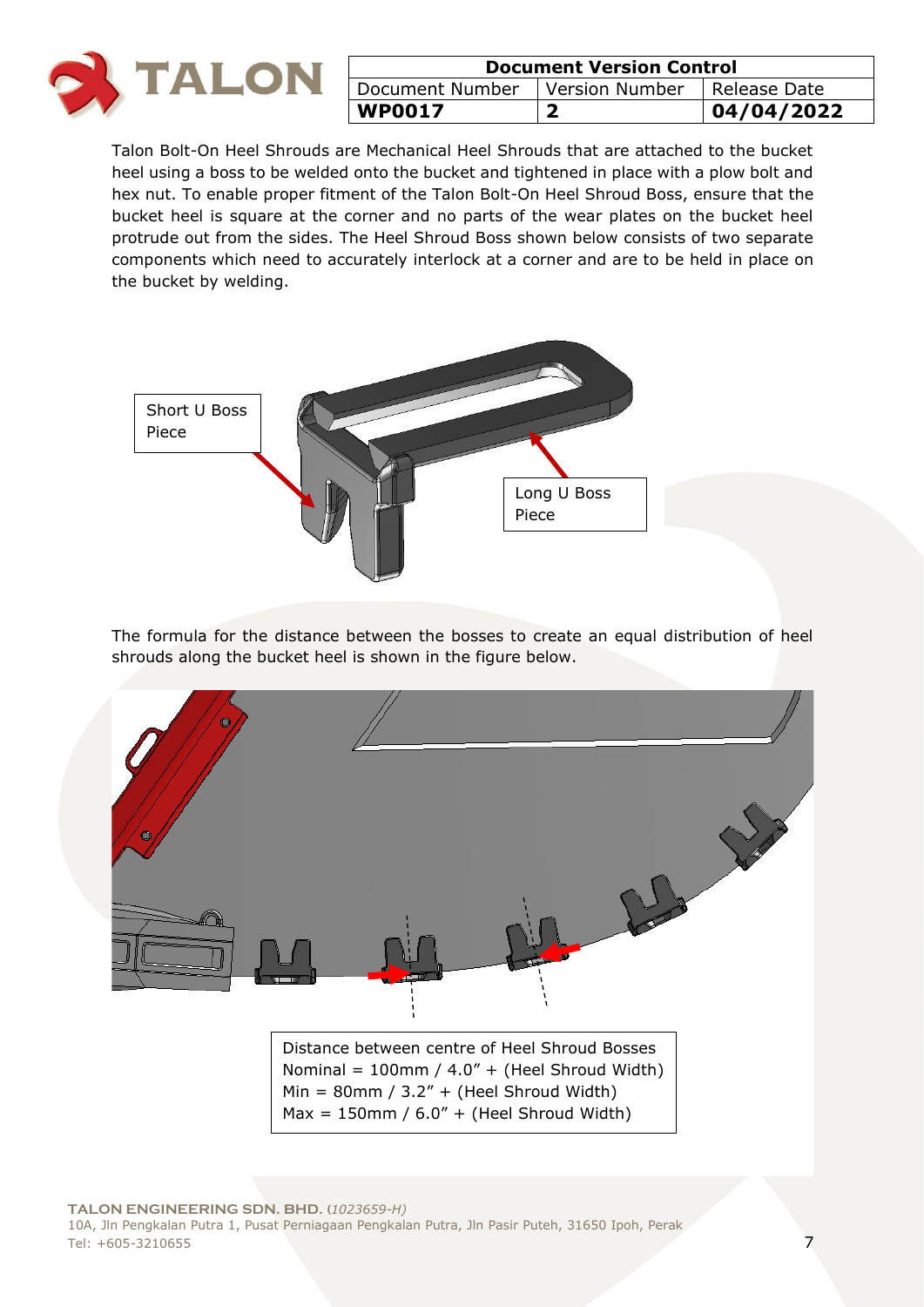

| <b>Document Version Control</b>                  |  |            |
|--------------------------------------------------|--|------------|
| Document Number<br>Version Number   Release Date |  |            |
| <b>WP0017</b>                                    |  | 04/04/2022 |

For example, if the Talon Bolt-On Heel Shroud width is 250mm, the nominal distance between the centers of the bosses would be  $250 + 100 = 350$  mm. Make markings on the bucket side wall to enable correct location of the Heel Shroud Boss Weld Setup Gauge. The Boss Weld Setup Gauge will correctly position the Heel Shroud Boss and ensure the two components of the boss is properly aligned relative to the bucket heel and side wall in preparation for welding, of which will be detailed next in the section "Welding Sequence".

#### **Welding Sequence**

Position the bucket or the area to be welded in the right orientation to work properly. By means of markings done in previous section, locate each Long U Boss Component on bucket heel using the Heel Shroud Boss Weld Setup Gauge. Place the gauge on the bucket heel and butt it against the side of the bucket. Displace the Long U Boss piece onto the gauge as indicated in figure below until it makes a stop with the gauge.

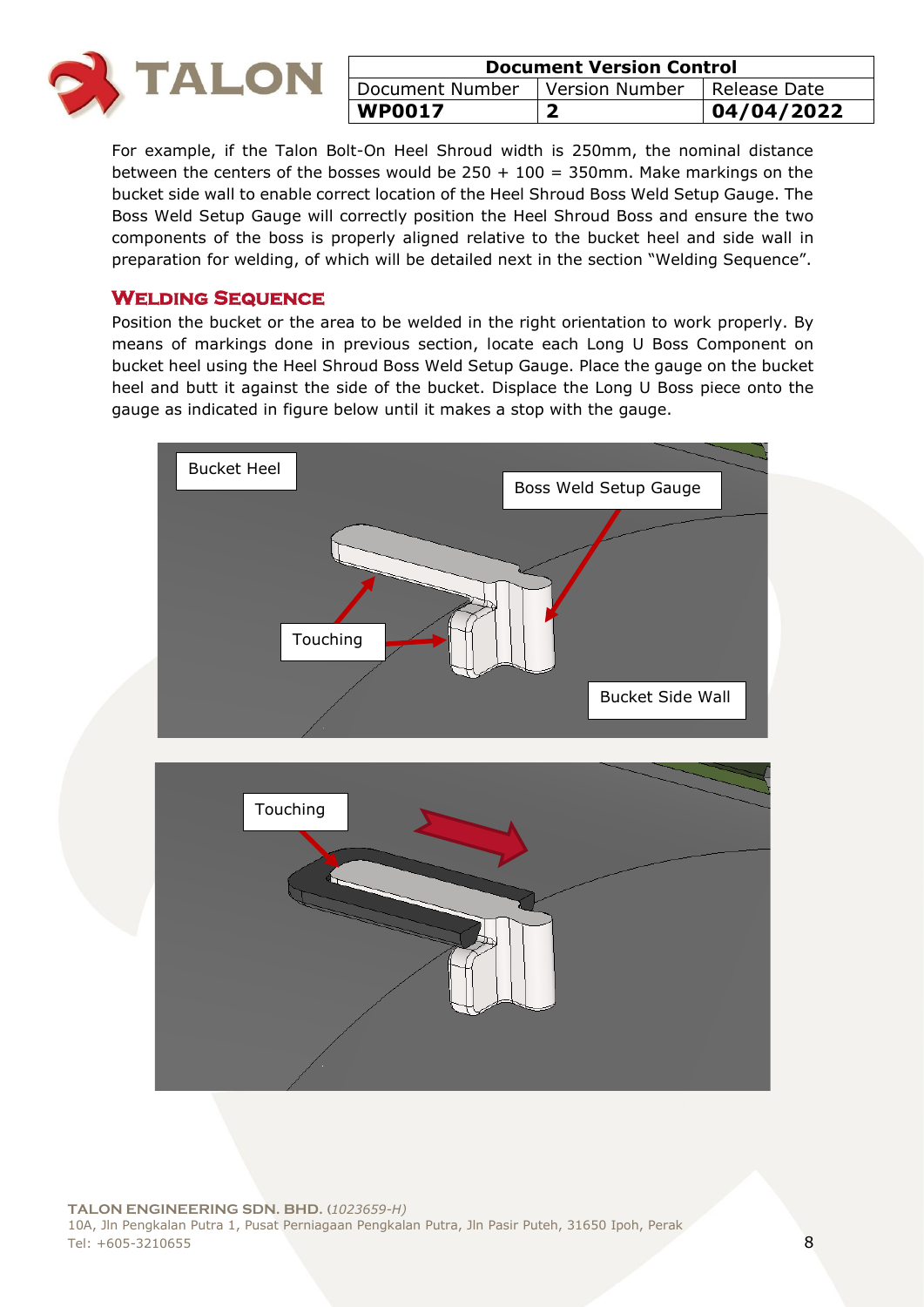

| <b>Document Version Control</b>                            |  |            |  |
|------------------------------------------------------------|--|------------|--|
| <b>Version Number</b><br>Document Number<br>  Release Date |  |            |  |
| <b>WP0017</b>                                              |  | 04/04/2022 |  |

Make a small 1/2 inch or 12mm long tack weld on each side of the Long U Boss piece to secure the first piece onto the bucket.



After the first Long U Boss piece has been tack welded, remove the gauge, and displace the second Short U Boss piece until it contacts the first Boss piece. The second Short U Boss piece should also butt against the side of the bucket.

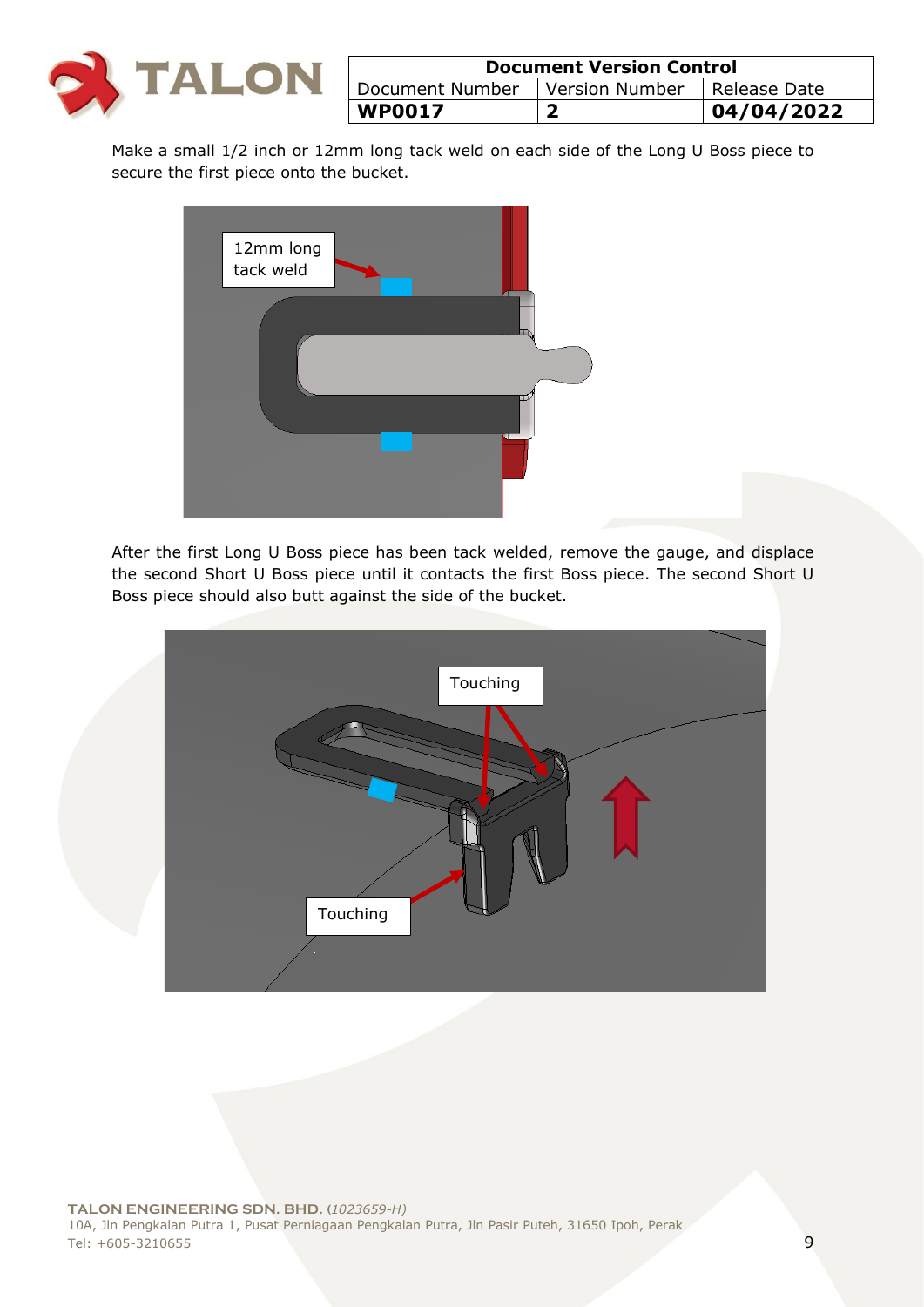

| <b>Document Version Control</b>                     |  |            |
|-----------------------------------------------------|--|------------|
| Version Number<br>Document Number<br>  Release Date |  |            |
| <b>WP0017</b>                                       |  | 04/04/2022 |

Make a small 1/2 inch or 12mm long tack weld on each side of the Short U Boss piece to secure the second piece onto the bucket. The final placement of the second boss piece should appear the same as the figure below.



After both boss pieces have been tack welded in place, use the Heel Shroud Boss Assembly Gauge to check that both boss pieces are positioned correctly relative to the bucket as indicated in the figure below. This is done to assure good fitment of the heel shroud with the welded boss assembly.



Once the welded boss assembly passes inspection, start welding on areas as specified in the two figures below with a weld size of  $\frac{1}{2}$  inches or 12mm. Preheat the area to be welded to 150°C before proceeding with complete weld.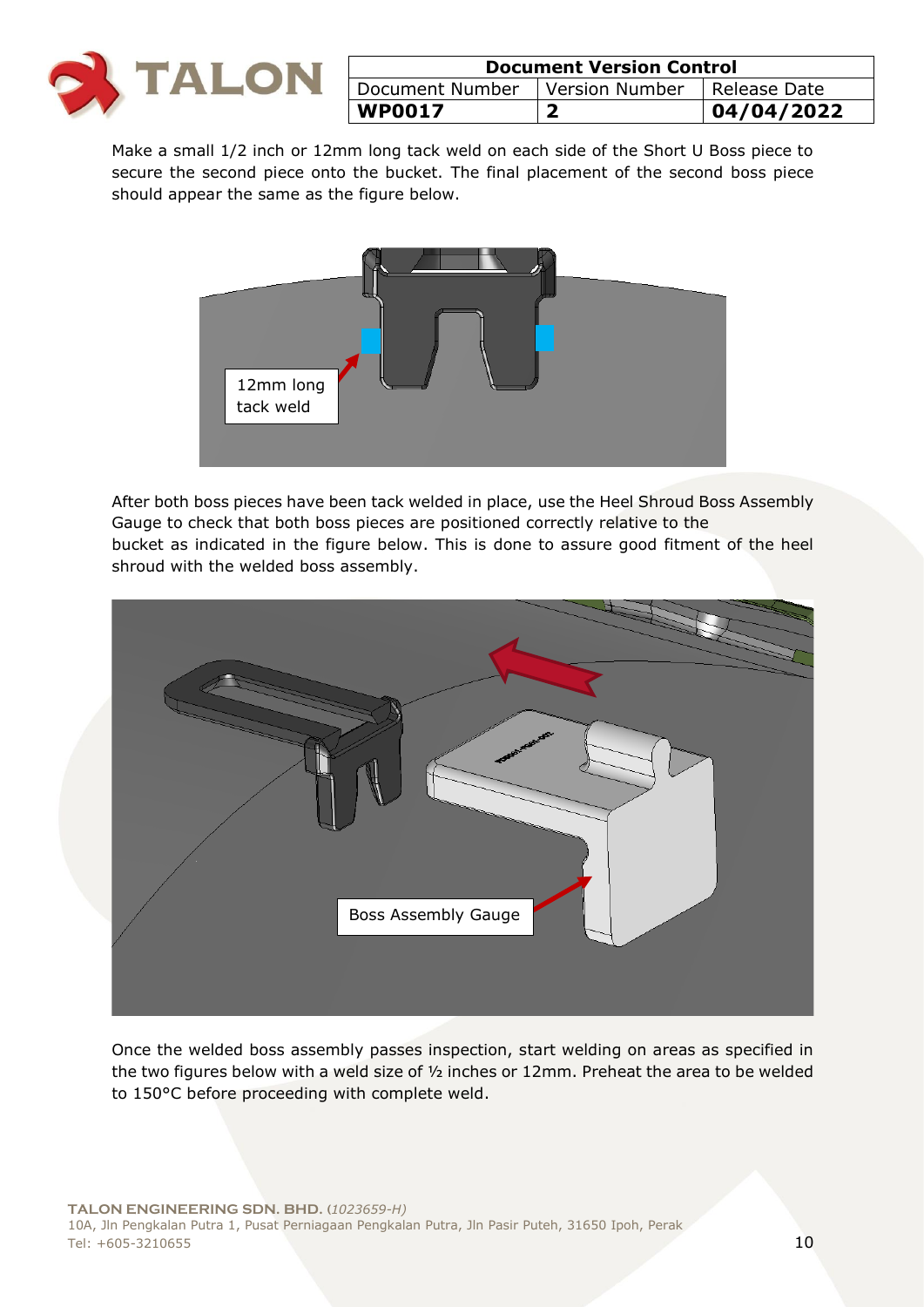

| <b>Document Version Control</b>                     |  |  |  |
|-----------------------------------------------------|--|--|--|
| Version Number<br>Document Number<br>I Release Date |  |  |  |
| 04/04/2022<br><b>WP0017</b>                         |  |  |  |

Red Areas: **DO NOT WELD** Green Areas: Welding Area

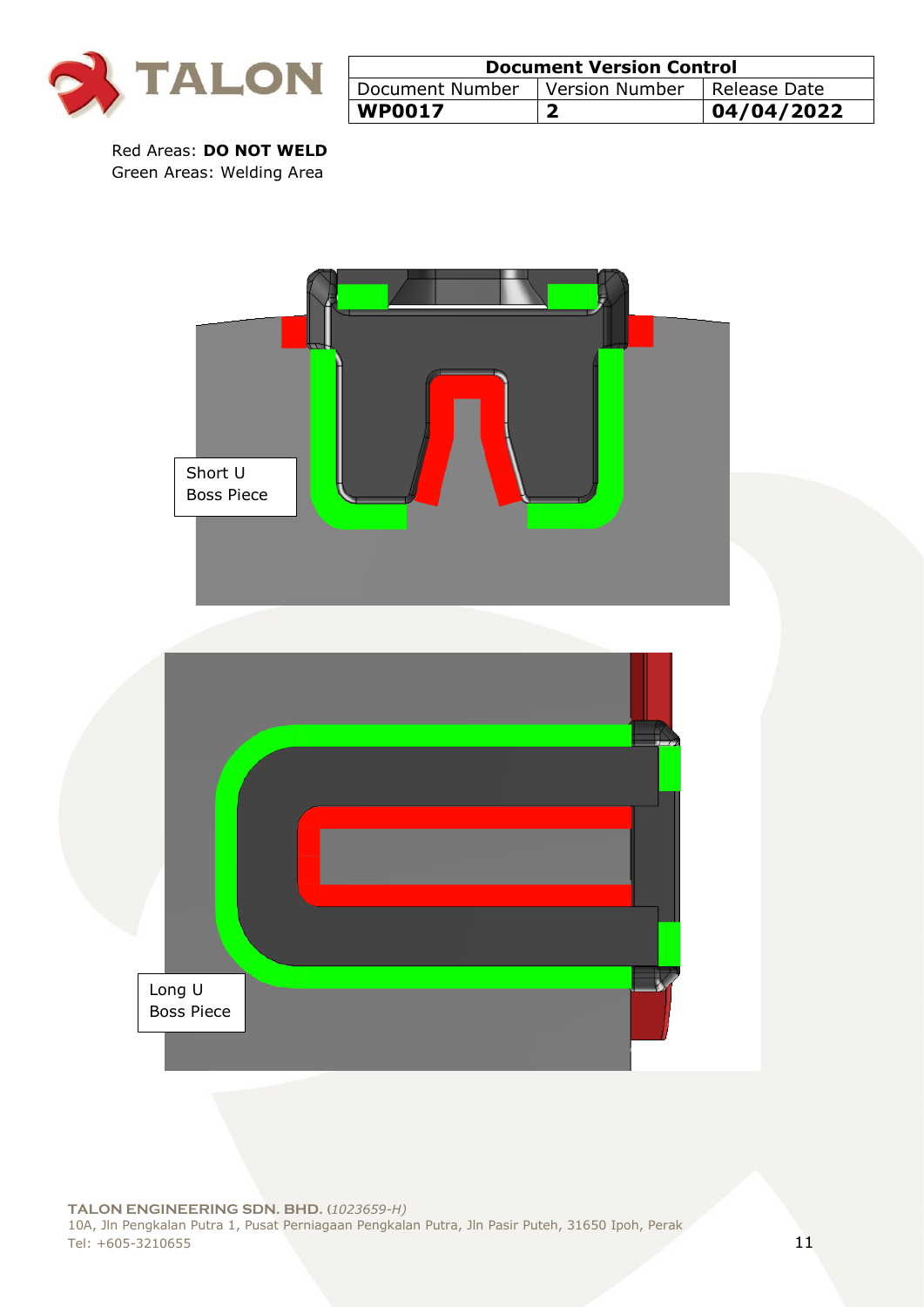

| <b>Document Version Control</b>                 |  |            |  |
|-------------------------------------------------|--|------------|--|
| Document Number   Version Number   Release Date |  |            |  |
| <b>WP0017</b>                                   |  | 04/04/2022 |  |

The finished welds should look like the figures below.





After both boss pieces have been fully welded, inspect again with the Heel Shroud Boss Assembly Gauge.